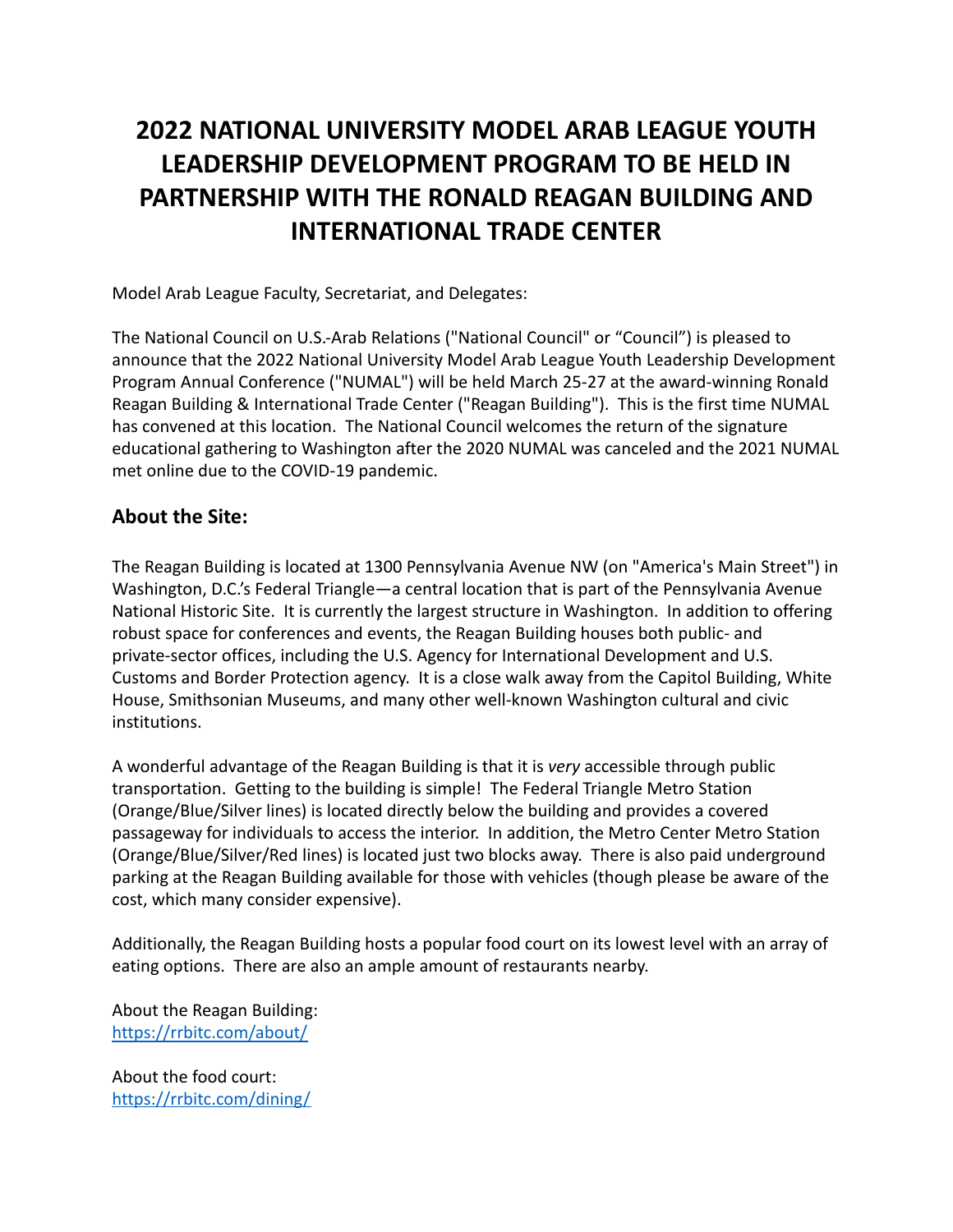## **Reagan Building Security Logistics:**

There are important considerations for entering the Ronald Reagan Building that all NUMAL participations should know about. Importantly, the building is a United States Government facility. As such, access to the building requires all individuals and guests to provide ID documents upon arrival and pass through security-designated checkpoints, which include x-ray screening and metal detection procedures. There are no exceptions available to these security requirements.

NUMAL participants are encouraged to bring *only* Model Arab League materials and supplies to the Reagan Building. Please be aware that as the building is a federal property, additional rules and laws apply than elsewhere in the District of Columbia. Guests in the building are subject to law enforcement detention and prosecution under D.C. and federal laws if they are in possession of illegal goods.

## **COVID-19 Policies:**

There are multiple pandemic-related public health policies that NUMAL participants must be aware of before travelling to Washington.

Notably, the local Government of the District of Columbia has adopted stringent Proof of Identity and Proof of Vaccination policies. All individuals aged 12 or older are required to show proof that they have received appropriate COVID-19 vaccinations to enter many indoor D.C. businesses. All participants are encouraged to review and understand that there are only limited religious and medical exceptions to these policies (and exemptions can trigger requirements that include proof of negative COVID-19 test results). Please consult the attached materials for guidance and be aware that requirements might change in the time before NUMAL begins.

No exceptions can be made to these public health rules. The National Council is unable to make any allowances for individuals who are not in compliance with local laws.

In addition, since the Ronald Reagan Building is a federal facility, federal public health policies apply while individuals are inside. The Federal Protective Services will be onsite every day during NUMAL as part of their regular course of work in the building. They have been charged with, among other duties, verifying compliance with Proof of Identity and Proof of Vaccination requirements. Accordingly, NUMAL participants must have their required paperwork and documentation on their person at all times during the conference.

Any individuals not in compliance with these policies will be disqualified from the program and asked to leave NUMAL. No refunds will be processed for individuals unable to participate in NUMAL as a result of non-compliance with the public health related requirements.